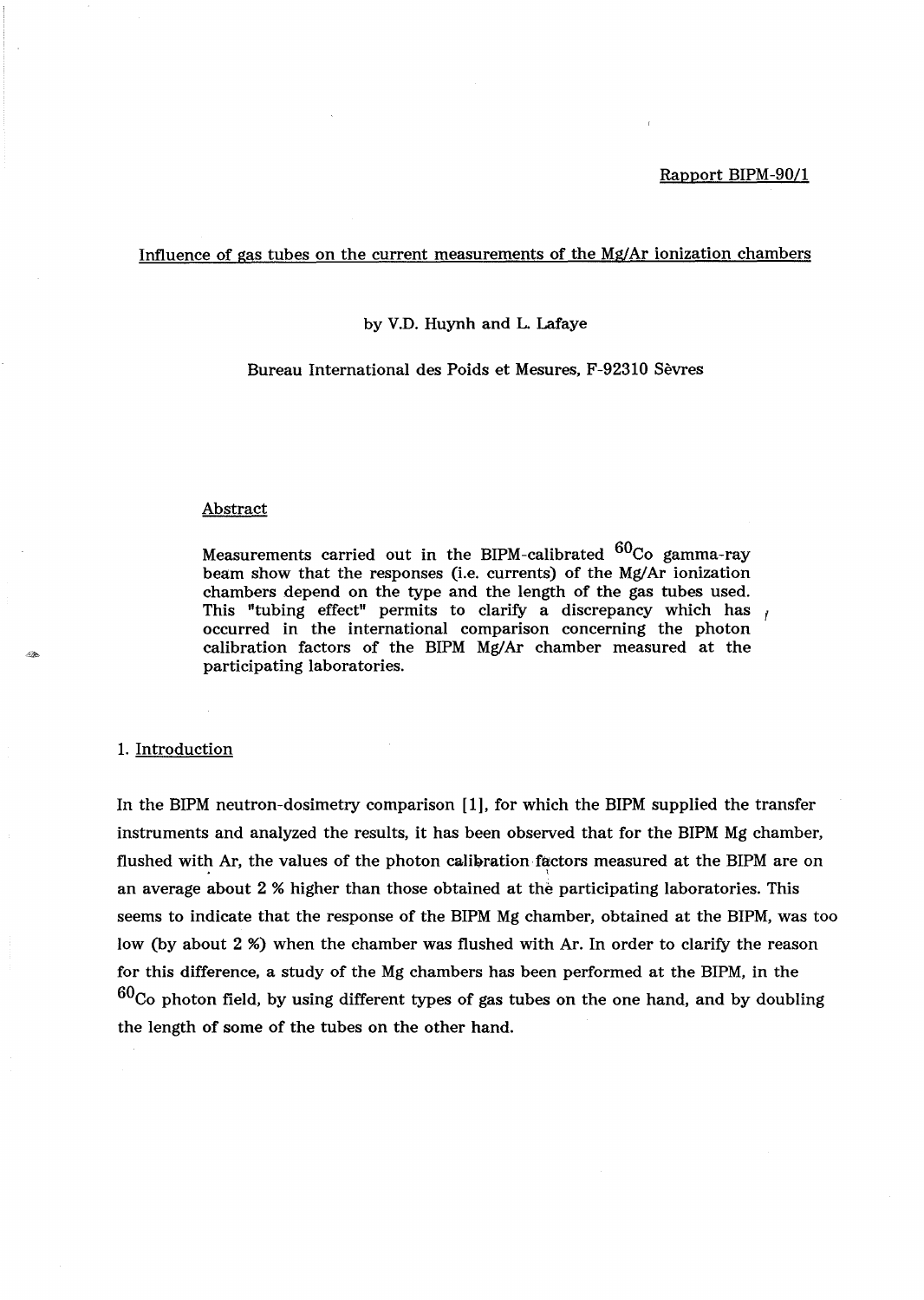#### 2. Experimental conditions

The measurements are carried out with three Exradin MG2-type magnesium chambers, including chamber n° 139 which has been used in the BIPM neutron-dosimetry comparison. The ionization currents are measured using the Townsend method with an automatic device [2]. For a given Ar gas-flow rate, the pressure in the cavity volume of the chamber is determined by the mean value of two pressures measured in the gas-flow circuit at points situated respectively before (inlet) and after (outlet) the chamber. The temperature of the circulating Ar gas is measured by a thermistor placed inside the gas-flow circuit. Two flow ratemeters, placed before and after the chamber, permit the control of the tightness of the gas-flow system of the chamber.

## 3. Results and discussion

Figures 1, 2 and 3 give the responses of the Mg/Ar chamber n° 139 which has been measured in the BIPM-calibrated  $^{60}$ Co gamma-ray beam, in terms of the Ar gas-flow rates. The result shows that the responses with the Voltalef-type tubes, which are employed usually at the BIPM, and only at the BIPM, are lower than those obtained by all the other types of tubes of the same length  $(2 \times 2.30 \text{ m})$ . For example, differences of 0.2 % (teflon), 0.8 % (PVC), 1.3 % (tygon) and 1.4 % (rubber) have been observed for the gas-flow rate chosen in the comparison (Figure 1), and differences of 2.0 % (tygon) and 2.1 % (rubber) were obtained for tubes of double length  $(2 \times 4.60 \text{ m})$  (Figures 2 and 3, respectively). Similar results have been obtained with the other two chambers. These observations seem to explain the results of the BIPM neutron-dosimetry comparison, in which the responses of the BIPM Mg/Ar chamber n° 139, measured at the BIPM, were on the average about 2 % lower than those obtained at the participating laboratories. The reason is that only the BIPM used the Voltalef-type tubes and that, in general, the other participants used longer tubes.

This "tubing effect" is a result of the well-known Jesse effect which occurs in noble gases when very small amounts of other gases (impurities) are added. The gas then shows a great increase in the ionization produced by a charged particle. A review of this interesting effect can be found e.g. in reference [3].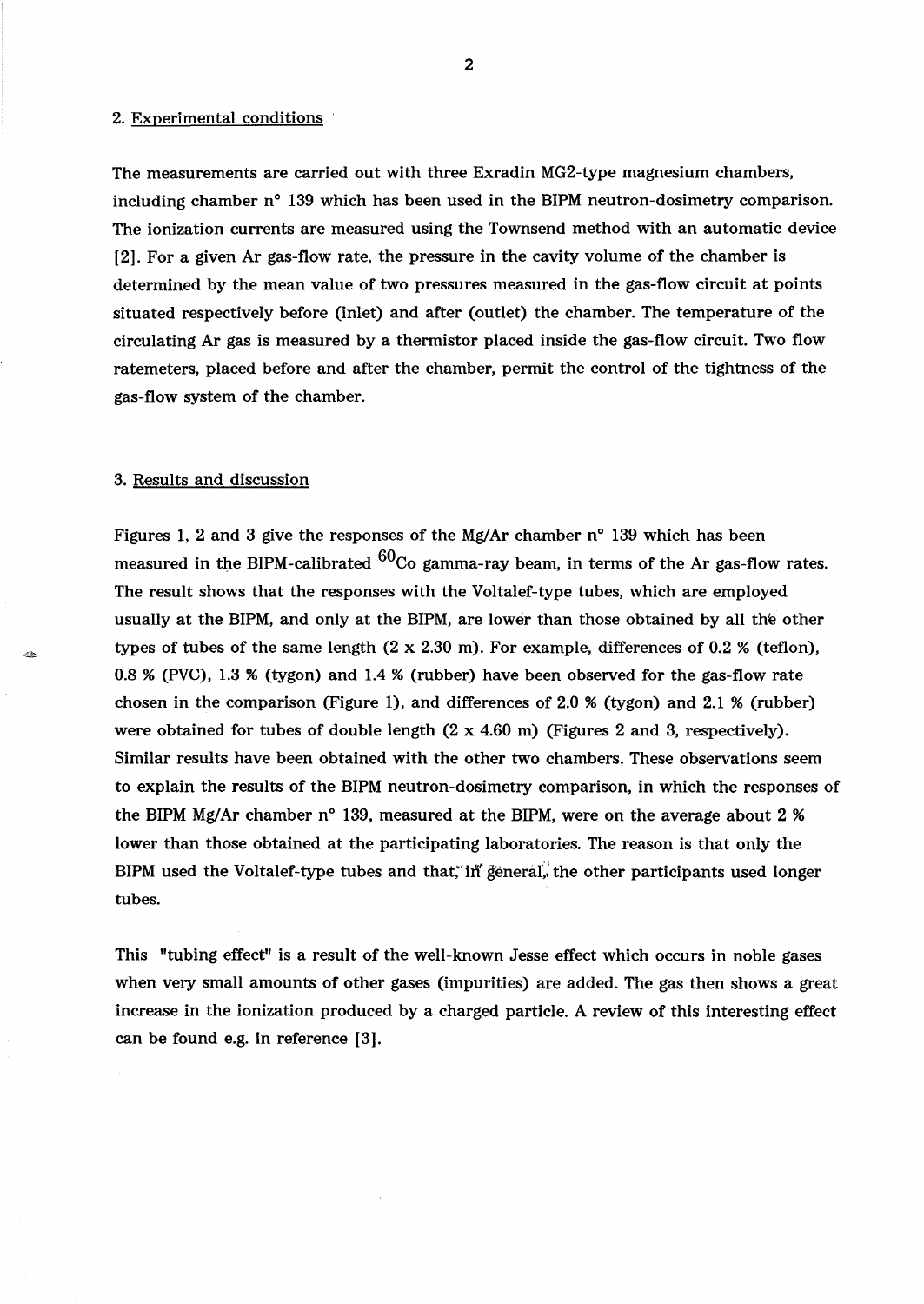

Fig.  $1$  - Response of the Mg chamber, in terms of Ar gas-flow rate, for different types of tubes

ىن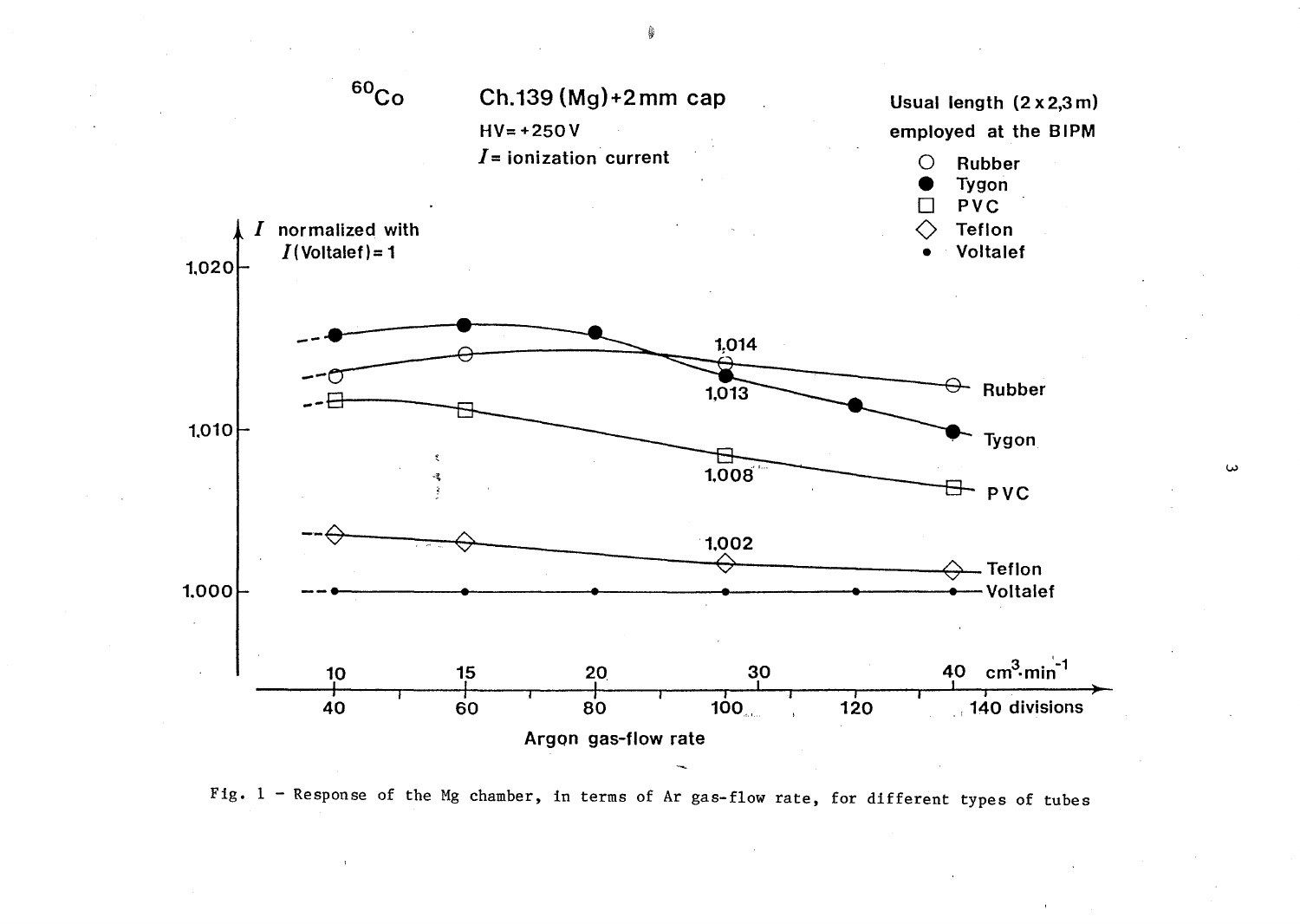

~

Fig. 2 - Response of the Mg chamber, in terms of Ar gas-flow rate, for double length of tygon tubes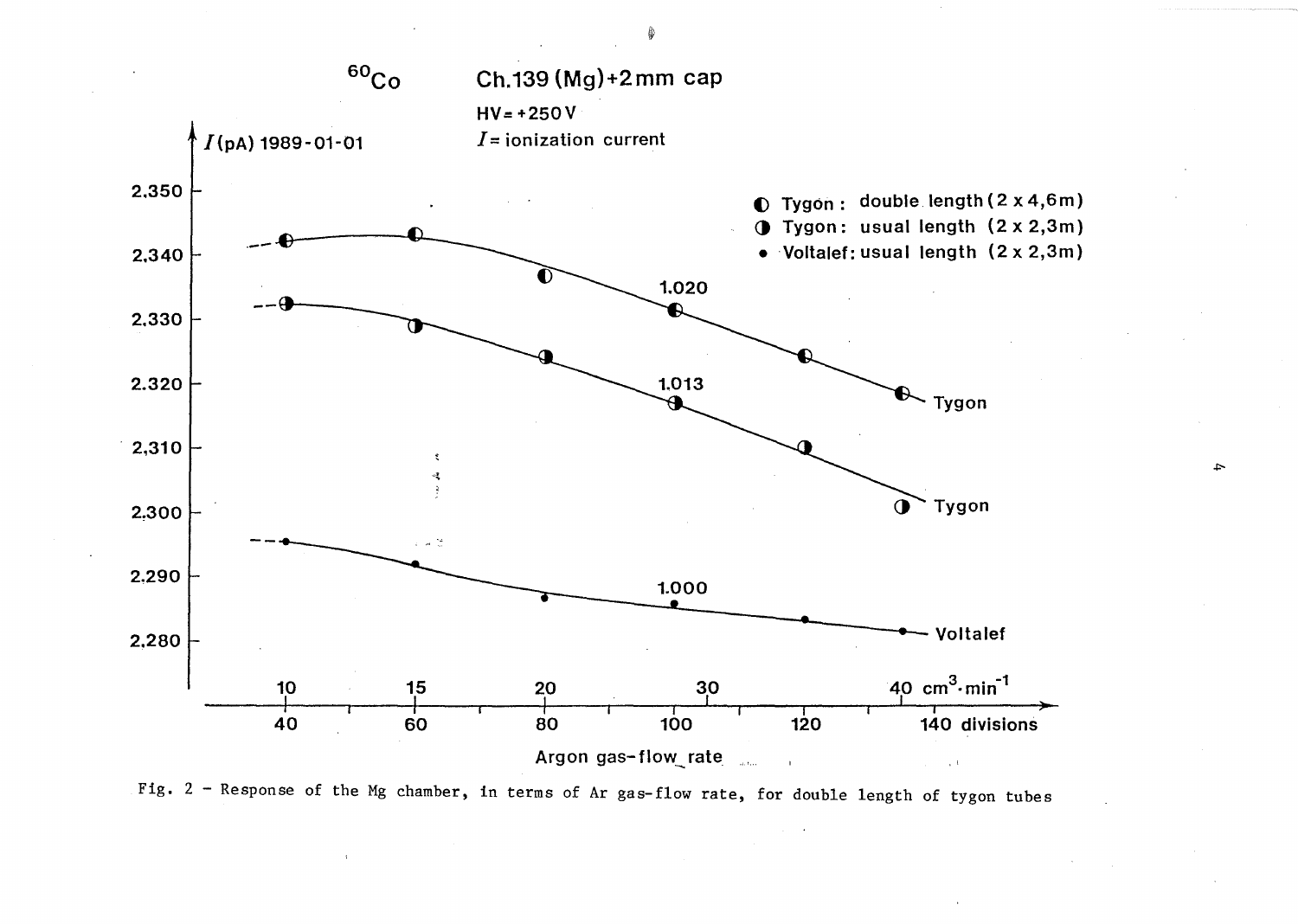

Fig.  $3$  - Response of the Mg chamber, in terms of Ar gas-flow rate, for double length of rubber tubes

 $\mathbf{v}$